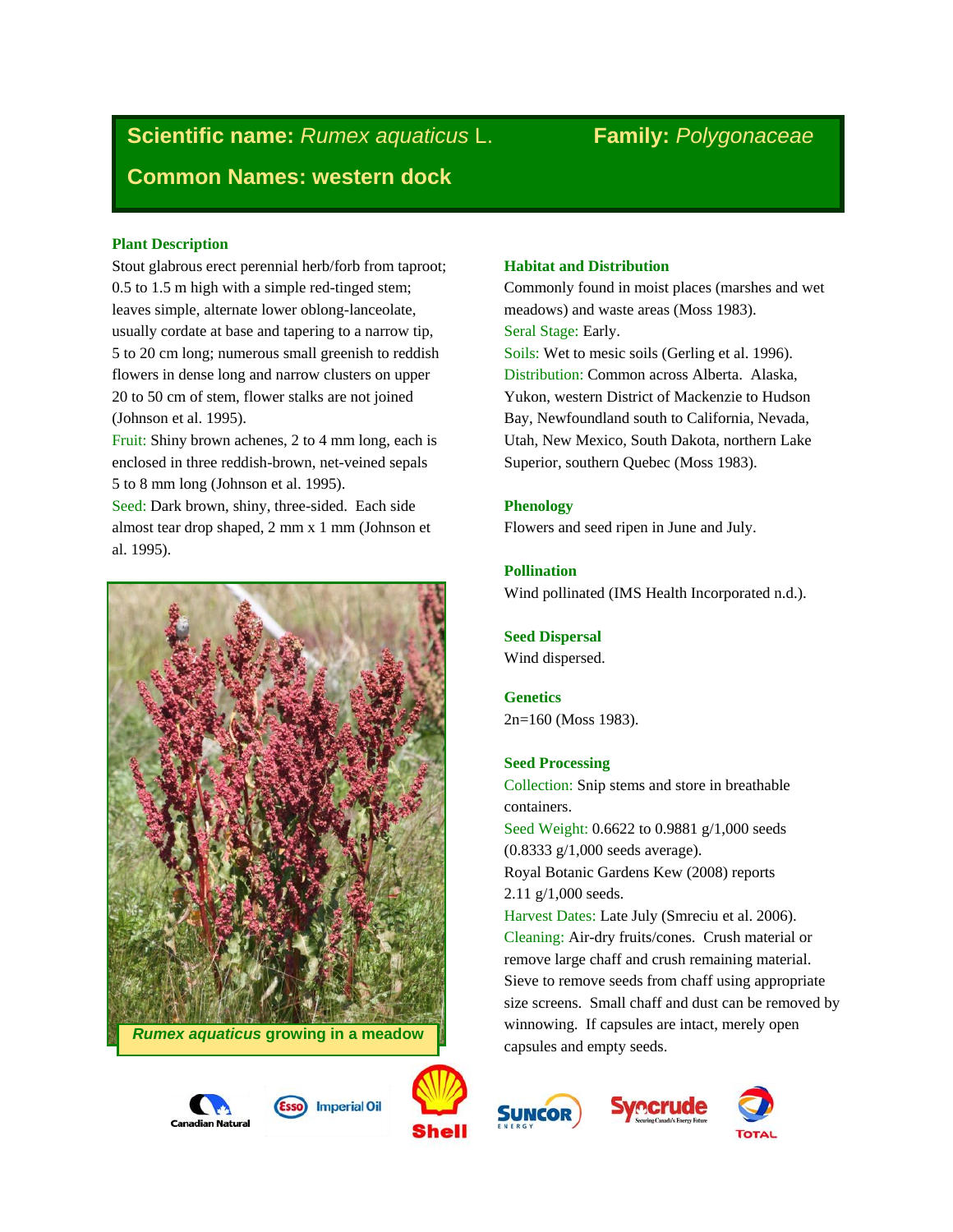Storage Behaviour: Orthodox; dry seeds prior to frozen storage (Royal Botanic Gardens Kew 2008). Storage: Store seed in hermetically sealed containers at frozen temperatures (Royal Botanic Gardens Kew 2008).

Longevity: Seed remains germinable for at least two years after dry storage at room temperatures.

# **Propagation**

Natural Regeneration: By seeds (Gerling et al. 1996). Germination: 99% after 30 days using fresh seeds, 100% after 30 days using one-year-old seeds. Pre-treatment: Four weeks cold stratification (2 to 4°C).

Vegetative Reproduction: No literature found. Seedling Production: Soak seeds in water for 24 hours, surface sow, use mist and bottom heat (Young 2001).

# **Aboriginal/Food Uses**

Food: Stems of western dock were cooked and eaten. Young stems and leaves were also eaten raw. Ground seeds were added to other foods and the seeds were used as a tobacco stretcher or substitute (Marles et al. 2000).

Medicinal: Boiled whole plants were used to make a wash to treat painful joints (arthritis). Because of their significant amounts of tannin, roots can be chewed and applied to wounds to stop bleeding and promote healing. As a medicine, the root can also be used to treat high blood pressure and heart ailments.

Other: Large taproots were dried, grated and boiled to make a yellow dye (Marles et al. 2000).

#### **Wildlife/Forage Usage**

Livestock: Poor forage value, *Rumex* genus is mildly toxic due to its tendency to accumulate oxalates (Tannas 1997).

Grazing Response: Western dock is an increaser and invader. It produces an abundance of seed and spreads when higher quality range plants are depleted because of overgrazing (Tannas 1997).



# **Reclamation Potential**

Johnson et al. (1993) investigated the effectiveness of western dock (*Rumex occidentalis*) for dewatering oil sands fine tailings. The plants were able to grow from transplants in tailings in the greenhouse and significantly reduced tailings water content. Field trials were not as successful.

# **Commercial Resources**

Availability: Seed is commercially available in Alberta (ANPC 2010). Cultivars: None are known. Uses: Natural dye materials and as scientifically proven medicinal compounds (Marles et al. 2000).

# **Photo Credits**

Photo 1: Courtesy of Walter Siegmund @ wikimedia commons. 2011. Photo 2: Wild Rose Consulting, Inc. 2012.

# **References**

ANPC (Alberta Native Plant Council), 2010. Native Plant Source List. [http://www.anpc.ab.ca/assets/ANPC\\_2010\\_Native\\_Pl](http://www.anpc.ab.ca/assets/ANPC_2010_Native_Plant_Source_List.pdf) [ant\\_Source\\_List.pdf](http://www.anpc.ab.ca/assets/ANPC_2010_Native_Plant_Source_List.pdf) [Last accessed June 14, 2013].